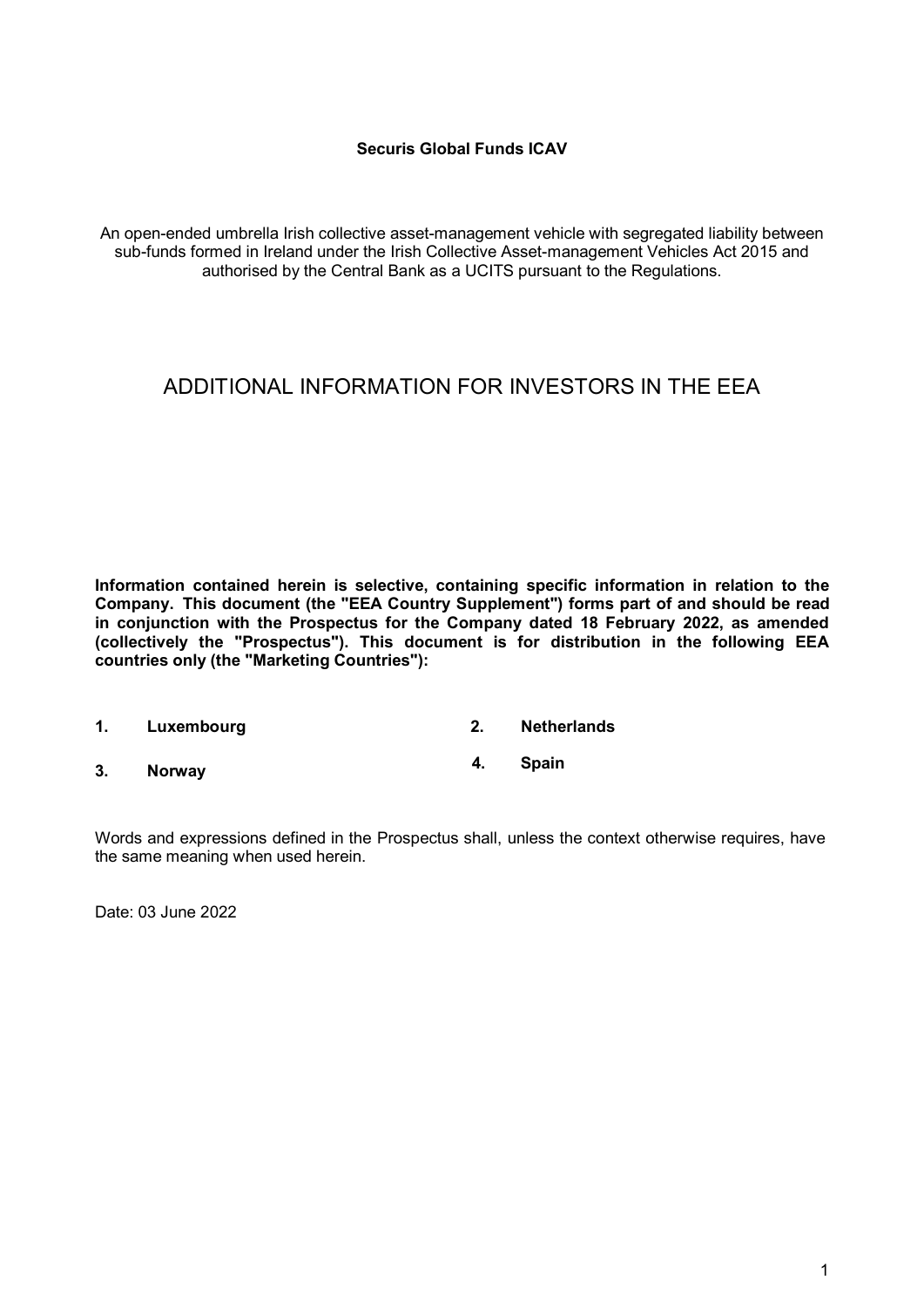#### **1 The ICAV**

The ICAV has notified the competent authorities of its intention to sell Shares of the sub-funds of the ICAV identified below (each a "Fund") in the following Marketing Countries:

| Fund(s)                       | <b>Marketing Countries</b> |
|-------------------------------|----------------------------|
| Securis Catastrophe Bond Fund | Luxembourg                 |
|                               | Netherlands                |
|                               | Norway                     |
|                               | Spain                      |

## **2 Exchange and Repurchase of Shares**

Exchange and repurchase requests for Shares is outlined in the sections entitled "Share Dealings".

#### **3 Documents, Notices and Information on Investor Rights**

The following information and/or documentation is available from the ICAV at 32 Molesworth Street, Dublin 2, Ireland or from the facilities agents outlined in Schedule 1:

- the Instrument of Incorporation of the ICAV
- the Prospectus, including any Supplement and/or annex/addendum thereto
- the Key Investor Information Documents, including any relevant translation thereof
- the latest published annual report and semi-annual report
- notices to Shareholders

Information on how Shareholder complaints are dealt with and how Shareholders exercise their rights arising from their investment is available from Company and the Investment Manager.

#### **4 Publication of Prices**

The sale and purchase prices of Shares are available from the Administrator and at [www.securisinvestments.com.](http://www.securisinvestments.com/)

## **5 Taxation**

The taxation of income for investors varies considerably in each EEA Member State. Investors are therefore advised to carefully consider their tax position and contact their personal tax advisors.